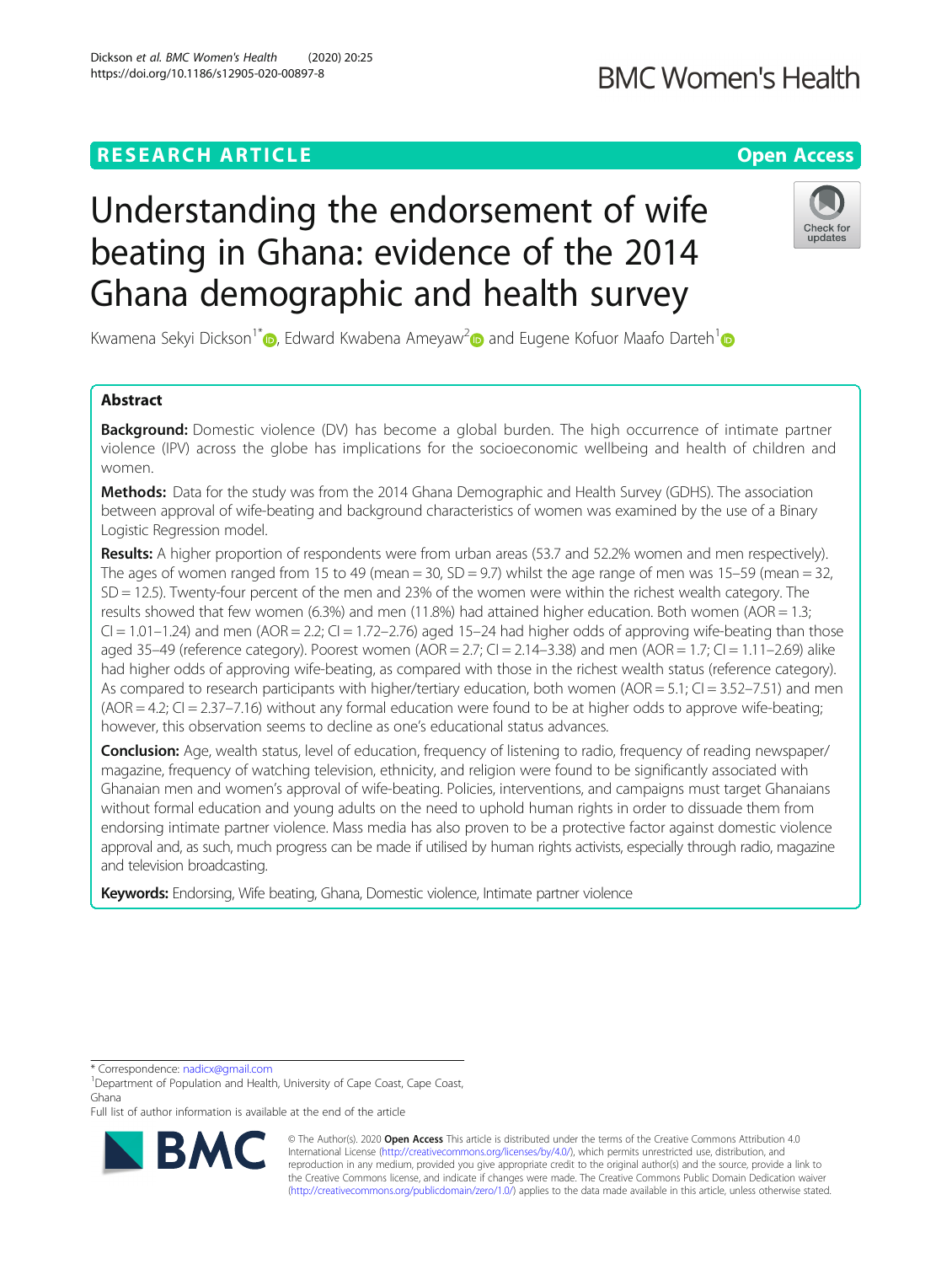# Background

Domestic violence (DV) has become a global burden [\[1](#page-5-0), [2\]](#page-5-0). The WHO [\[2](#page-5-0)] reported that violence against women constitutes a major public health concern affecting a third of women globally [[2](#page-5-0)]. The high occurrence of intimate partner violence (IPV) against women across the globe and the ensuing socioeconomic costs together with related health implications for women and their children have been documented [\[3](#page-5-0), [4](#page-5-0)]. Domestic violence (DV) constitutes a pattern of coercive approaches including but not restricted to psychological, physical, social, emotional, sexual, and economic mishandling effected by one person against an intimate partner, usually motivated by the aim of creating and retaining power and or control [\[5\]](#page-5-0). Historically, five principal set of issues (male aggression, sociological factors, individual psychological factors, poverty and pervasiveness of beliefs of violence) [\[6](#page-5-0), [7\]](#page-5-0) have been advanced to explain the factors allied with intimate partner violence.

As acknowledged by the patriarchy theory, perpetration of domestic violence is reinforced by patriarchal ideologies. In patriarchal societies, males demonstrate superiority and gain control over females [\[8](#page-5-0)]. Patriarchy subordinates women and renders them more prone to violence in six main structures namely: patriarchal relations in paid work, patriarchal mode of production, male violence, patriarchal relations in the state, patriarchal relations in sexuality, and patriarchal relations within cultural institutions [[9\]](#page-5-0). In Africa, violence is explained by two main ideologies: the first describing experiences of violence within the family and the second taking into account the changing definitions of domestic violence [\[10](#page-6-0)]. Sometimes, it is argued that both men and women experience domestic physical violence; however, women usually experience it most [[11](#page-6-0)].

Studies have stressed individual psychology, male aggression, and interpersonal relationships within families as the dominant factors reinforcing DV [[12](#page-6-0)–[14\]](#page-6-0). Tactics for perpetrating DV include dominance, humiliation, isolation, threat, intimidation as well as denial and blame. The WHO [[3\]](#page-5-0) noted that Africa, South-Eastern Asia and the Eastern Mediterranean have the highest prevalence of physical domestic violence, with the least being recorded in Europe and the Western Pacific. Violence perpetration is significant among women in the childbearing age group (15–49 years)—a critical period for maternal health [\[15](#page-6-0), [16](#page-6-0)]. Consequently, a couple of responses have been advanced to curtail this phenomenon, including the Declaration on the Elimination of Violence Against Women (DEVAW) and UN Special Rapporteur on Violence Against Women.

In Ghana, physical domestic violence manifests in several dimensions, including slapping or throwing things at someone, pushing, hitting, attacking with a weapon, choking, or strangling [[16\]](#page-6-0). The most common forms of physical violence in Ghana over a lifetime include slaps or being hit with thrown objects, followed by being hit by another person [\[16](#page-6-0)]. However, varied implications emerge depending on the specific victim, his/her age, the intensity of the violence, and consistency of torment the person experiences [\[17](#page-6-0)]. Living under persistent threat, fear, and humiliation constitute some of the emotional states developed in the memories of victims [[17](#page-6-0)].

Physical domestic violence has several implications for women. Victims are more prone to induced abortion, HIV, depression, and other ill health conditions such as anxieties, phobias, irritable bowel syndrome, and gynecological problems [\[3\]](#page-5-0). Women who experience physical domestic violence usually have babies with low birth weight [\[3\]](#page-5-0). These and other factors prompted the Ghana government to enact some laws to safeguard the rights and privileges of women and children. Among these are the 1992 Constitution, which prohibits sex-based discrimination, and criminalizes some harmful cultural practices such as widowhood rites. Additionally, the parliament of the Republic of Ghana enacted the Domestic Violence Act (Act 732). Beyond these, other efforts have been initiated over the past years to lessen the incidence of DV. For instance, the first legislative effort of the country acknowledged the intention of the global community in advocating women's rights [\[18\]](#page-6-0).

In a typical Ghanaian society, a woman's inability to fulfill her gender roles is interpreted as "disobedience" [[19\]](#page-6-0). Instances where a woman deserves to be beaten include denying her husband sex, and failure to execute her household duties [\[1](#page-5-0), [19](#page-6-0)]. The Ghana Combined CEDAW Report noted that, to a greater extent, women are considered to be inferior, in need of protection, and are to conform to the orders of an authority, usually males, throughout their lifetime  $[1]$  $[1]$ . This phenomenon confers so much opportunity for men to chastise women and also consider beating as an effective tool for bringing women to order [[1\]](#page-5-0).

Most women are reluctant to report domestic violence due to its acceptance and the belief in women's obligation to succumb to men [\[16](#page-6-0)]. In the light of this, domestic violence is considered "normal", thereby hindering institutions from sanctioning culprits [\[19](#page-6-0)]. In some instances, women are considered to attract abuse by being independent (because it is assumed to threaten their husband's superiority) and this worsens if the woman's independence offers her the chance to augment her husband's income [\[20](#page-6-0)]. Studies on IPV in Ghana have either focused on emotional violence [[21\]](#page-6-0) or are limited to the views of women alone [22–24]. These studies have not considered the main perpetrators of violence, men. As such, there is the need to fill this literature gap. This paper, therefore, contributes to the literature by examining the drivers deepening the endorsement of wife beating among both males and females in Ghana.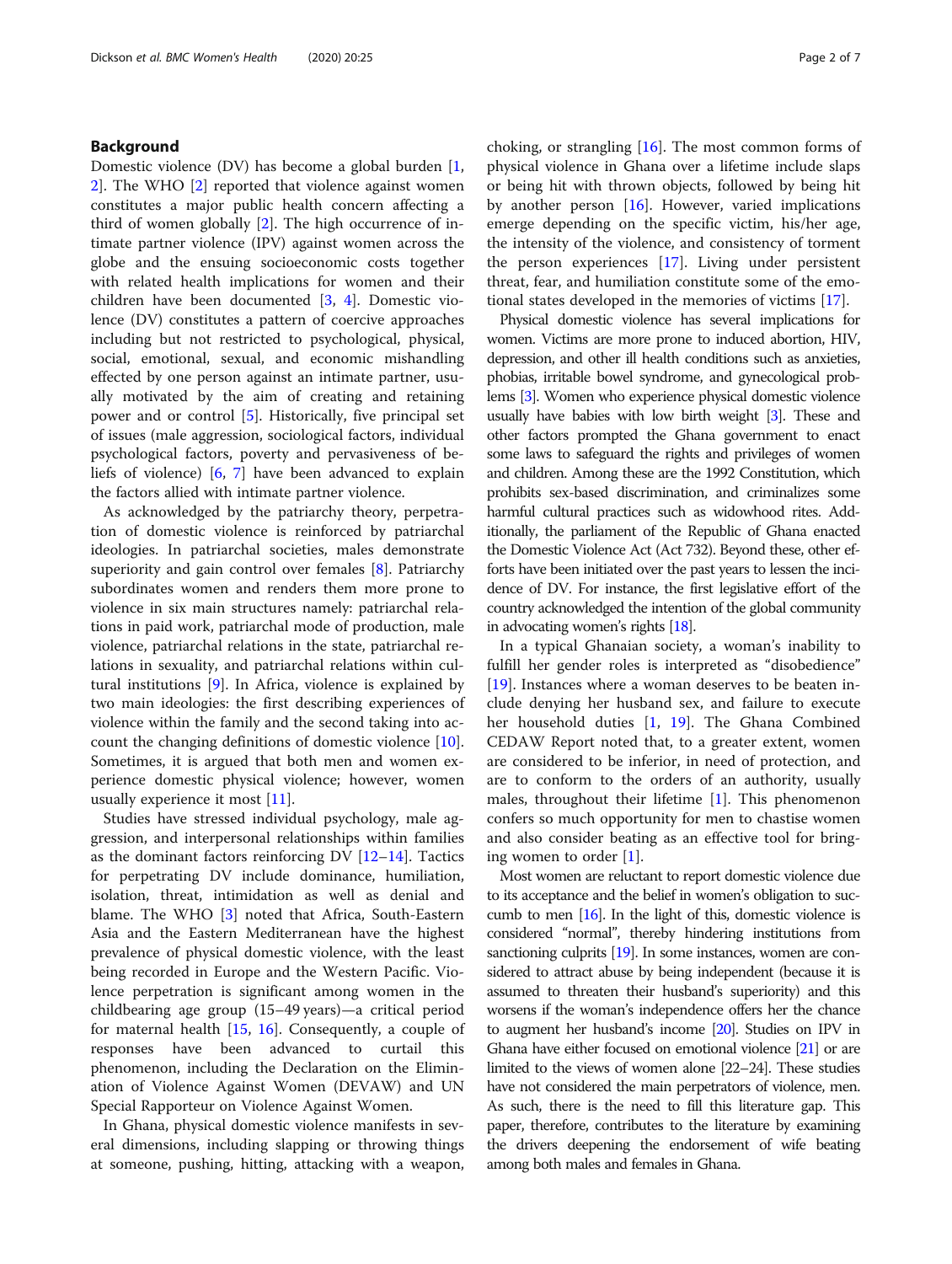# Methods

# Data

The data for the study was obtained from both men's and women's files from the 2014 Ghana Demographic and Health Survey. The Demographic and Health Survey (DHS) captures data on various aspects of women's health and wellbeing, including issues of physical domestic violence. The survey is a nationwide survey, with a representative sample of 9396 women and 4388 men aged 15–49 and 15–59 respectively. However, the actual samples for this study were 9387 and 4387 for women and men respectively due to non-response. The 2014 GDHS was conducted using an updated frame from the 2010 Population and Housing Census, which was prepared by the Ghana Statistical Service (GSS). The survey followed a two-stage sample design in order to allow estimates of core indicators at the national level. The first phase constituted a selection of sample points (clusters) involving enumeration areas (EAs) which were outlined for the 2010 PHC in which 427 clusters were designated constituting 216 from urban and 211 from rural areas. The second stage utilised systematic sampling of households, in which household inventory operation was conducted in all the identified EAs. Afterward, the households considered for the survey were selected from the list randomly [[22](#page-6-0)].

### Definition of variables

Approval or justification of wife-beating was the outcome variable. Justification of a husband to beat the wife was asked under five conditions: if wife burns the food; if wife neglects the children; if wife argues with husband; if wife goes out without telling the husband; and if wife refuses to have sex with the husband. All these were asked as  $yes = 1$  or no  $= 0$ . An index was created with all the "yes" and "no" answers, with scores ranging from 0 to 5. The score 0 was labelled as "not approve" and 1 to 5 was labelled as "approve" [\[23,](#page-6-0) [24\]](#page-6-0). A dummy variable was generated with '0' score being respondents who do not approve of wife-beating and '1' being respondents who approve at least one of the five questions justifying wife-beating.

The explanatory variables were age, residential status, wealth, education, religion, and ethnicity. Inclusion of religion and ethnicity was as a result of inconsistencies in arguments about their influence on the approval of domestic violence in the literature [[23](#page-6-0), [25\]](#page-6-0). Additionally, some behavioural factors were considered and these are the frequency of listening to radio, frequency of reading newspaper/ magazine, and frequency of watching television. These behavioural factors were considered because campaigns against domestic violence in the country are communicated through these various channels. Also, some variables were recoded in order to ensure clarity of

the results. With this, religion was recoded as Christian = 1; Islam = 2; Traditional/spiritual = 3; Other = 4. Age was also recoded into  $15-24 = 1$ ;  $25-34 = 2$ ;  $35 49 = 3$  and  $50-59 = 4$ .

#### Data analysis

Data analysis was carried out using STATA version 13. Since the outcome variable was dummy, binary logistic regressions were conducted. Two models were constructed in all; Model 1 and 2 report for females and males respectively. They looked at the combined effect of socio-demographic variables and behavioural factors on approval or justification for wife-beating. Survey weights were factored into both descriptive and inferential analyses in order to offset the challenges of underand over-sampling which are usually associated with national surveys. Specifically, the binary logistic regression was employed, given that this technique is more appropriate for dichotomous variables. A key assumption underlying the binary logistic regression model is that the dependent variable should be dichotomous in nature and the data should not have any outlier.

# **Results**

### Descriptive results

More than half of the respondents reside in urban areas (53.7 and 52.2% women and men respectively) as indicated in Table [1](#page-3-0). The ages of women ranged from 15 to 49 (mean = 30,  $SD = 9.7$ ) whilst the age range of men was  $15-59$  (mean = 32, SD = 12.5). Significant proportions of both women (23.4%) and men (24.2%) were within the richest wealth category. The results showed that few women (6.3%) and men (11.8%) had attained higher education. As noted in the 2010 Population and Housing Census that Christianity is the leading religion in Ghana [\[26](#page-6-0), [27](#page-6-0)], the study found that most women (80.1%) and men (72.5%) were Christians.

As indicated in Table [2,](#page-3-0) wife-beating is justified: if wife goes out without telling the husband (females 16.5% and males 6.6%); if wife neglects the children (females 21.0% and males 8.2%); if wife argues with husband (females 15.5% and males 5.9%); if wife refuses to have sex with husband (females 12.8% and male 4.8%); and if wife burns food (females 7.4% and males 2.8%).

### Multivariate logistic regression results

As illustrated in Table [3,](#page-4-0) Model 1 is a combination of sociodemographic and behavioural factors and approval of wifebeating among females. Model 2 also looked at how sociodemographic and behavioural factors predicted the approval of wife-beating among males. With regard to the sociodemographic characteristics, both women  $(AOR = 1.4; CI =$ 1.19–1.52) and men  $(AOR = 2.2; CI = 1.70-2.74)$  aged 15–24 had higher odds of approving wife-beating than those aged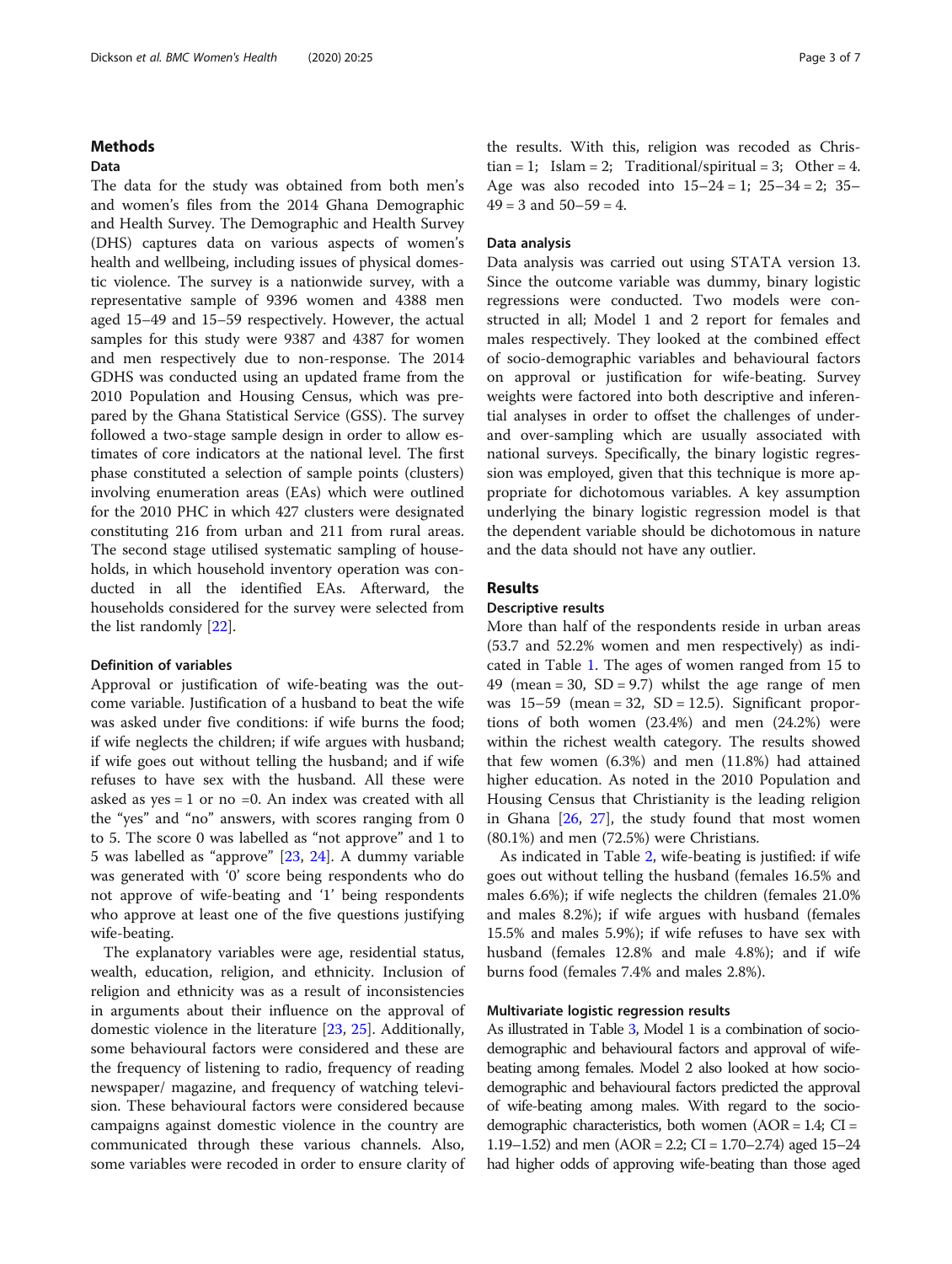<span id="page-3-0"></span>Table 1 Background characteristics of respondents

| <b>Explanatory Variable</b>              | Females (n = 9387)       |      | Males ( $n = 4387$ ) |      |
|------------------------------------------|--------------------------|------|----------------------|------|
|                                          | %                        | N    | %                    | N    |
| Residence                                |                          |      |                      |      |
| Urban                                    | 53.7                     | 5043 | 52.1                 | 2285 |
| Rural                                    | 46.3                     | 4344 | 47.9                 | 2102 |
| Age                                      |                          |      |                      |      |
| $15 - 24$                                | 34.4                     | 3233 | 32.9                 | 1443 |
| $25 - 34$                                | 31.7                     | 2973 | 26.0                 | 1141 |
| $35 - 49$                                | 33.9                     | 3181 | 29.3                 | 1285 |
| $50 - 59$                                | $\overline{\phantom{0}}$ |      | 11.8                 | 518  |
| Wealth status                            |                          |      |                      |      |
| Poorest                                  | 16.1                     | 1512 | 17.1                 | 751  |
| Poorer                                   | 17.4                     | 1636 | 17.8                 | 779  |
| Middle                                   | 20.6                     | 1936 | 19.0                 | 835  |
| Richer                                   | 22.5                     | 2116 | 21.9                 | 960  |
| Richest                                  | 23.4                     | 2187 | 24.2                 | 1062 |
| Level of Education                       |                          |      |                      |      |
| No education                             | 19.1                     | 1790 | 10.7                 | 470  |
| Primary                                  | 17.8                     | 1670 | 13.5                 | 590  |
| Secondary                                | 56.8                     | 5331 | 64.0                 | 2809 |
| Higher/tertiary                          | 6.3                      | 596  | 11.8                 | 518  |
| Religion                                 |                          |      |                      |      |
| Christian                                | 80.1                     | 7524 | 72.5                 | 3182 |
| Islam                                    | 15.2                     | 1421 | 17.6                 | 771  |
| Traditional/spiritual                    | 2.0                      | 191  | 3.7                  | 164  |
| Other                                    | 2.7                      | 251  | 6.2                  | 270  |
| Frequency of reading newspaper/ magazine |                          |      |                      |      |
| Not at all                               | 81.1                     | 7615 | 64.7                 | 2837 |
| Less than once a week                    | 10.2                     | 956  | 17.9                 | 785  |
| At least once a week                     | 8.7                      | 816  | 17.4                 | 765  |
| Frequency of listening to radio          |                          |      |                      |      |
| Not at all                               | 15.6                     | 1468 | 5.5                  | 242  |
| Less than once a week                    | 32.1                     | 3017 | 16.1                 | 708  |
| At least once a week                     | 52.3                     | 4902 | 78.4                 | 3437 |
| Frequency of watching television         |                          |      |                      |      |
| Not at all                               | 23.5                     | 2203 | 16.8                 | 735  |
| Less than once a week                    | 25.7                     | 2415 | 18.8                 | 827  |
| At least once a week                     | 50.8                     | 4769 | 64.4                 | 2825 |
| Ethnicity                                |                          |      |                      |      |
| Akan                                     | 50.1                     | 4701 | 49.0                 | 2151 |
| Ga/Dangme                                | 7.7                      | 727  | 9.0                  | 393  |
| Ewe                                      | 13.5                     | 1265 | 13.6                 | 595  |
| Guan                                     | 2.3                      | 216  | 2.0                  | 87   |
| Mole - Dagbani                           | 14.8                     | 1388 | 14.4                 | 630  |
| Grusi                                    | 2.9                      | 269  | 2.5                  | 112  |
| Gurma                                    | 5.8                      | 545  | 5.8                  | 255  |
| Mande                                    | 0.9                      | 85   | 1.1                  | 48   |
| Other                                    | 2.0                      | 191  | 2.6                  | 116  |

Computed from 2014 Ghana Demographic and Health Survey

Explanatory Variable Females ( $N = 9387$ ) Males ( $N = 4387$ ) %n %n Wife beating justified if wife goes out without telling husband No 83.5 7838 93.4 4096 Yes 16.5 1549 6.6 288 Wife beating justified if wife neglects the children No 79.0 7419 91.8 4027 Yes 21.0 1968 8.2 359 Wife beating justified if wife argues with husband No 84.4 7919 94.1 4128 Yes 15.6 1468 5.9 258 Wife beating justified if wife refuses to have sex with husband No 87.2 8243 95.2 4177 Yes 12.8 1144 4.8 209 Wife beating justified if wife burns food No 92.6 8691 97.2 4265 Yes 7.4 696 2.8 121 At least one justification of wife beating No 71.7 6731 87.5 3838 Yes 28.3 2656 12.5 548

Table 2 Justification of wife beating

Computed from 2014 Ghana Demographic and Health Survey

35–49 (reference category). Women with poorest (AOR = 2.2; CI = 1.77–2.86) and poorer (AOR = 2.2; CI = 1.77–2.86) wealth statuses and men with richer wealth status (AOR = 1.5;  $CI = 1.01 - 2.20$  had higher odds of approving wifebeating, as compared with those in the richest wealth status (reference category). As compared to research participants with higher/tertiary education, both women  $(AOR = 4.3; CI =$ 2.89–6.27) and men  $(AOR = 3.0; CI = 1.71–5.36)$  without any formal education were found to have the highest odds of approving wife-beating.

When compared with Christians, women from Islam religion  $(AOR = 1.7; CI = 1.41 - 1.91)$  were more likely to approve wife-beating. A similar observation was made among men affiliated to other religious denominations  $(AOR = 1.6; CI = 1.13-2.15)$  (see Table [3\)](#page-4-0). Women who listened to radio less than once a week ( $AOR = 0.7$ ;  $CI =$ 0.64–0.85) had lesser odds of approving wife-beating, as compared with women who do not listen to radio at all. It was also realised that women who read newspapers/ magazines at least once a week had less tendency of approving wife-beating  $(AOR = 0.6; CI = 0.47-0.78)$ . Also, women who watched television at least once a week  $(AOR = 0.8; CI = 0.71 - 0.92)$  had lesser odds of approving wife-beating.

# **Discussion**

The study examined the approval of wife-beating in Ghana from the perspectives of women and men. This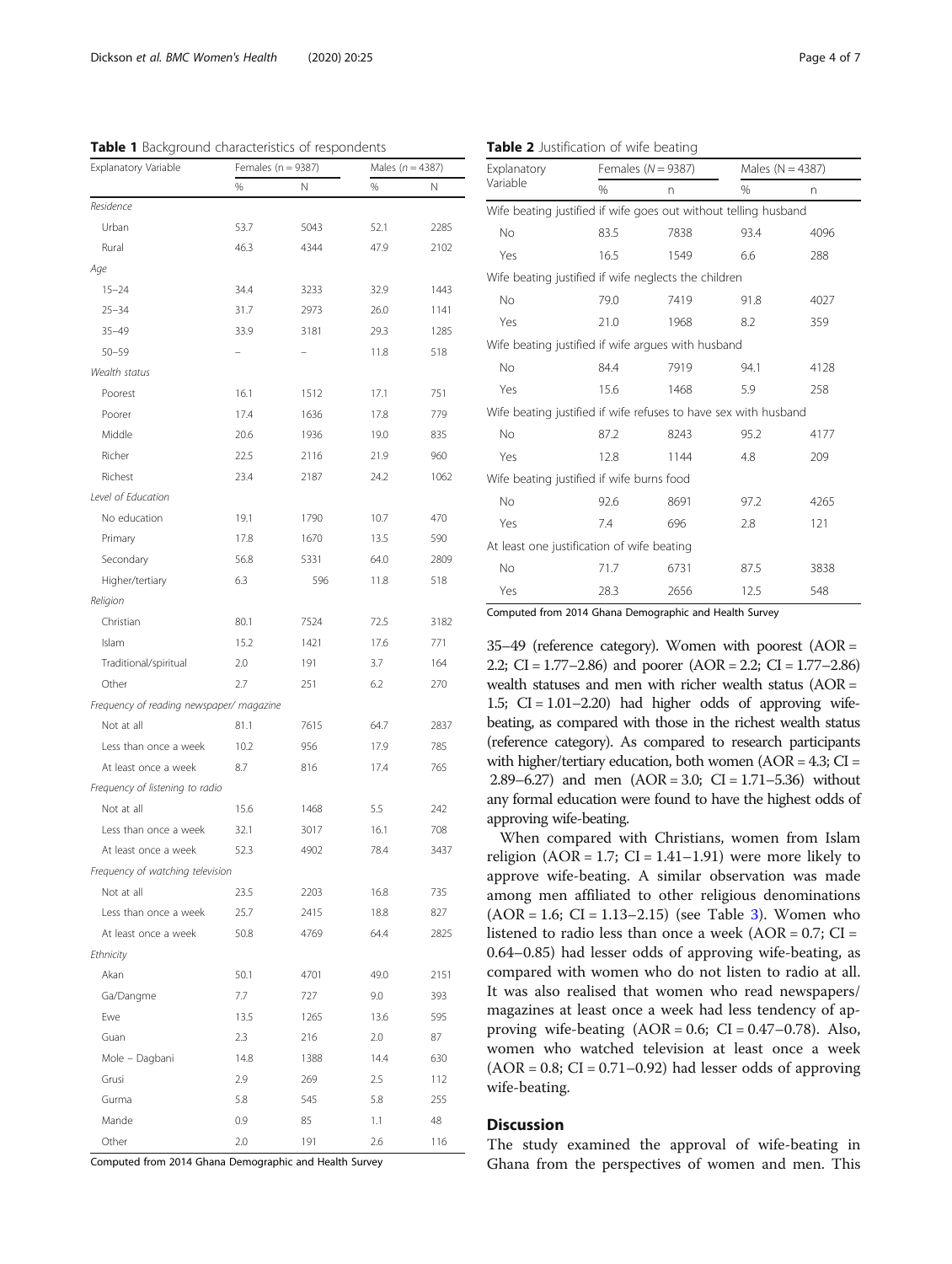<span id="page-4-0"></span>Dickson et al. BMC Women's Health (2020) 20:25 Page 5 of 7

Table 3 Binary regression on approval of wife beating

| Variables                               | Females                | Males                    |
|-----------------------------------------|------------------------|--------------------------|
|                                         | Model 1                | Model 2                  |
| Age                                     |                        |                          |
| $15 - 24$                               | $1.4***(1.19-1.52)$    | $2.2***$ (1.70-2.74)     |
| $25 - 34$                               | $1.0(0.92 - 1.28)$     | $1.4***(1.05-1.77)$      |
| $35 - 49$                               | 1                      | 1                        |
| $50 - 59$                               |                        | $1.0(0.68 - 1.32)$       |
| Residence                               |                        |                          |
| Urban                                   | 1                      | 1                        |
| Rural                                   | $1.0(0.90 - 1.16)$     | $1.1(0.87 - 1.42)$       |
| Wealth status                           |                        |                          |
| Poorest                                 | $2.2***$ (1.77–2.86)   | $1.3(0.84 - 2.12)$       |
| Poorer                                  | $2.2***$ (1.77–2.86)   | $1.4(0.90 - 2.11)$       |
| Middle                                  | $2.0***$ (1.63-2.40)   | $1.5*(1.01 - 2.20)$      |
| Richer                                  | $1.4***(1.16-1.69)$    | $1.1(0.75 - 1.62)$       |
| Richest                                 | 1                      | 1                        |
| Education                               |                        |                          |
| No education                            | $4.3***$ (2.89-6.27)   | $3.0***$ (1.71–5.36)     |
| Primary                                 | $3.3***$ (2.23 - 4.82) | $2.2$ ** $(1.28 - 3.92)$ |
| Secondary                               | $2.7***$ (1.84-3.84)   | $2.1***(1.23-3.45)$      |
| Higher/tertiary                         | 1                      | 1                        |
| Ethnicity                               |                        |                          |
| Akan                                    | 1                      | 1                        |
| Ga/dangme                               | $0.8*(0.61 - 0.98)$    | $1.1(0.71 - 1.58)$       |
| Ewe                                     | $0.8*(0.69 - 0.96)$    | $0.5***(0.31-0.66)$      |
| Guan                                    | $1.5***(1.13-1.97)$    | $1.1(0.64 - 1.96)$       |
| Mole-dagbani                            | $0.9(0.79 - 1.07)$     | $1.1(0.80 - 1.41)$       |
| Grusi                                   | $1.0(0.78 - 1.24)$     | $1.5(0.99 - 2.27)$       |
| Gurma                                   | $2.5***$ (2.04-3.09)   | $2.0***$ (1.45-2.84)     |
| Mande                                   | $0.7(0.43 - 1.04)$     | $0.7(0.31 - 1.76)$       |
| Other                                   | $0.9(0.64 - 1.32)$     | $1.2(0.67 - 2.25)$       |
| Religion                                |                        |                          |
| Christian                               | 1                      | 1                        |
| Islam                                   | $1.7***$ (1.44-1.91)   | $0.8(0.64 - 1.08)$       |
| Traditional/spiritual                   | $1.1(0.83 - 1.50)$     | $1.2(0.86 - 1.72)$       |
| Other                                   | $1.1(0.85 - 1.43)$     | $1.6***(1.13-2.15)$      |
| Frequency of listening to radio         |                        |                          |
| Not at all                              | 1                      | 1                        |
| Less than once a week                   | $0.7***$ (0.64-0.85)   | $1.3(0.64 - 1.08)$       |
| At least once a week                    | $0.8***$ (0.69-0.89)   | $0.9(0.62 - 1.21)$       |
| Frequency of reading newspaper/magazine |                        |                          |
| Not at all                              | 1                      | 1                        |
| Less than once a week                   | $1.0(0.79 - 1.15)$     | $0.9(0.64 - 1.15)$       |
| At least once a week                    | $0.6***(0.47-0.78)$    | $0.6**$ (0.39 - 0.80)    |

|             | <b>Table 3</b> Binary regression on approval of wife beating |
|-------------|--------------------------------------------------------------|
| (Continued) |                                                              |

| Variables                        | Females                  | Males               |
|----------------------------------|--------------------------|---------------------|
|                                  | Model 1                  | Model 2             |
| Frequency of watching television |                          |                     |
| Not at all                       |                          |                     |
| Less than once a week            | $0.9*(0.74 - 0.98)$      | $0.9(0.70 - 1.18)$  |
| At least once a week             | $0.8$ ** $(0.71 - 0.92)$ | $0.8*(0.59 - 0.98)$ |

Computed from 2014 Ghana Demographic and Health Survey  $p < 0.05^*$   $p < 0.01^{**}$  $p < 0.001^{***}$ 

study is of much essence, considering the increasing reported rates of domestic physical violence in the country [[28,](#page-6-0) [29\]](#page-6-0). Previous evidence suggests that accepting or being permissive toward violence contributes positively toward its perpetration [[30\]](#page-6-0). Meanwhile, little has been documented about the perception of Ghanaians on approval of the phenomenon. Generally, no much variation existed among men and women in terms of their approval of wife-beating (age, wealth status, and education); however, inconsistent results were observed in some instances (such as religion).

This study has observed high inclination of both young men and women toward the approval of wife-beating in Ghana. Possible explanations might include their adherence to cultural tenets [[31,](#page-6-0) [32\]](#page-6-0). However, the older ones may hold a contrary view due to their experiences about the implications of violence over the years which the younger ones may not be aware of. There has been an inconsistent argument in the literature concerning age and approval of domestic physical violence. Whilst the study contradicts findings that report a low tendency of approval among young adults  $[33, 34]$  $[33, 34]$  $[33, 34]$ , it is consistent with evidence suggesting otherwise [[35](#page-6-0)].

In terms of wealth, poor men and women approved wife-beating. Having a significant proportion of poor women to approve domestic physical violence might be as a result of their dependence on their husbands for livelihood [[24,](#page-6-0) [36](#page-6-0)]. When someone depends on somebody for a livelihood, the dependant is more likely to accept and interpret almost all actions of the independent person as acceptable, even if the actions are detrimental to the wellbeing of the dependant [[37\]](#page-6-0). Also, poor men might consider wife-beating as a strategy of easing the psychological trauma induced by their low wealth standing [\[38](#page-6-0)]. When men are consistently unable to contend the financial burden of their families, they can be frustrated and irritated at the least provocation and, as a result, such men might consider perpetration of physical violence as a strategy for easing the burden mounted by their economic situation [[39,](#page-6-0) [40](#page-6-0)]. Some studies in sub-Saharan Africa have made a similar observation by noticing a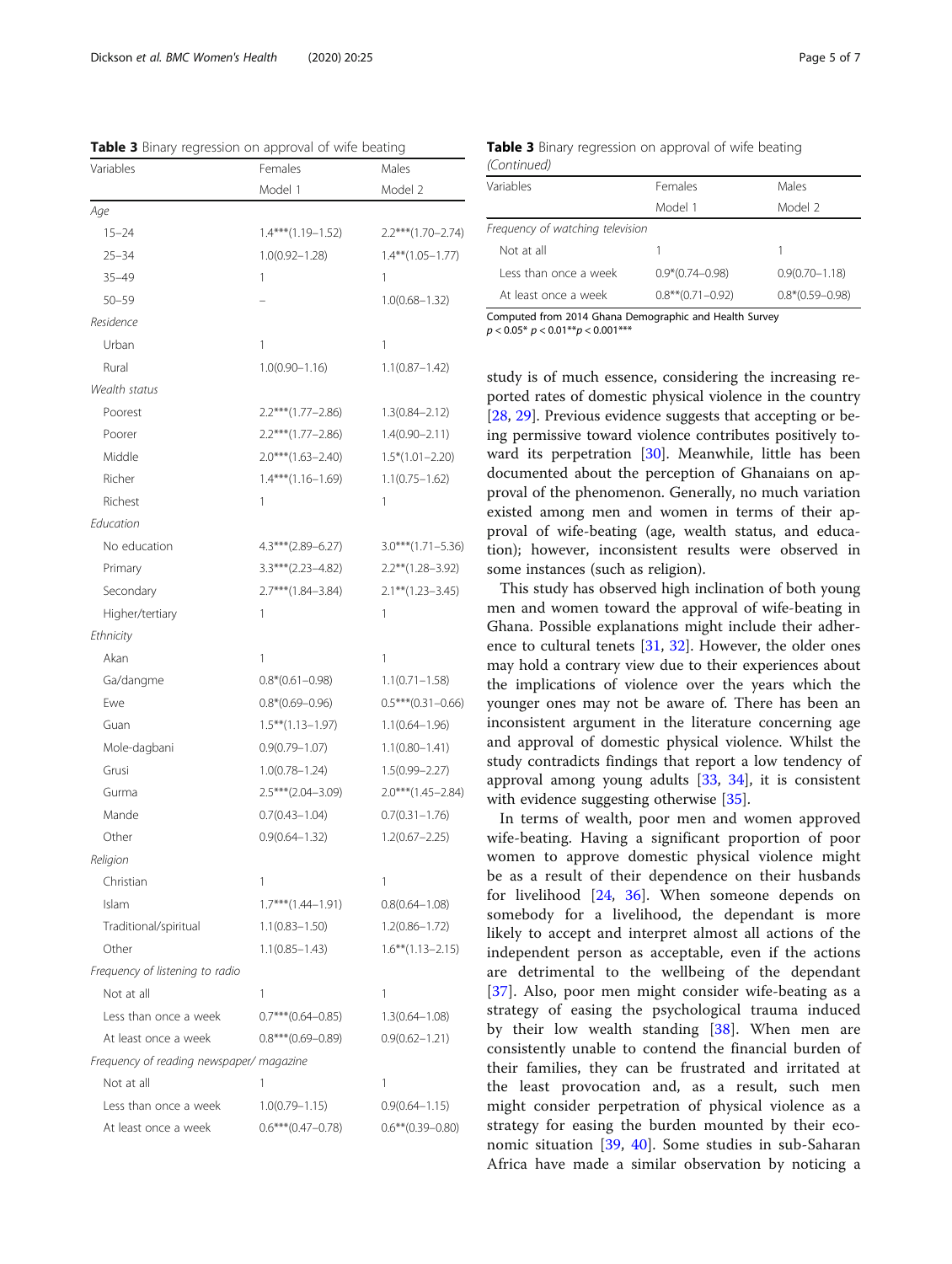<span id="page-5-0"></span>substantial association between financial reliance and physical violence [\[23](#page-6-0), [24](#page-6-0), [34,](#page-6-0) [41,](#page-6-0) [42\]](#page-6-0).

Education has been noted to subside the tendency of someone to approve wife-beating. Education promotes autonomy and liberation from suppression [[23](#page-6-0)]. Similar findings have been revealed in other countries [\[25](#page-6-0), [43](#page-6-0), [44\]](#page-6-0). Again, an earlier study has also indicated that Ghanaians without any formal education, especially females, are more probable to support violent ideologies. This, therefore, suggests that formal education is essential if approval of violence perpetration can decline in Ghana.

The study revealed that women having exposure to mass media (radio, newspaper/magazine, and television) were less likely to approve wife-beating. However, men who listened to radio had a higher tendency to approve wife-beating, as compared to men who did not listen to radio. This shows that exposure to mass media (radio) has varied implications on perception about domestic violence approval among men and women. The finding is not surprising in light of the fact that most women stay home and interact with mass media all day whilst men leave for work. The long stay at home creates a conducive environment for women to enhance their depth of knowledge on the implications of physical violence because they tend to have much information from mass media than men.

#### Conclusion

In conclusion, females justify wife-beating than males. Age, wealth status, level of education, frequency of listening to radio, frequency of reading newspaper/magazine, frequency of watching television, ethnicity, and religion were found to be significantly associated with Ghanaian men and women's approval of wife-beating. Policies, interventions, and human right campaigns must target Ghanaians without primary educational status and young adults on the need to uphold human rights in order to dissuade them from endorsing intimate partner violence. Mass media has also proven to be a protective factor against domestic violence approval and, as such, much progress can be made if utilised by human rights activists, especially radio/magazine and television broadcasting. Again, rural Ghanaian adults must be targeted in order to achieve holistic improvement in the reduction of domestic physical violence, particularly wifebeating.

#### Abbreviations

CHRAJ: Commission for Human Rights and Administrative Justice; DEVAW: Declaration on the Elimination of Violence Against Women; DHS: Demographic and Health Survey; DOVVSU: Domestic Violence and Victim Support Unit; DV: Domestic Violence; IPV: Intimate Partner Violence; UN: United Nations; WHO: World Health Organization

#### Acknowledgments

The authors would like to acknowledge IFC Macro International for granting us permission to use data. We are also grateful to Mr. Ebenezer Agbaglo of the Department of English, University of Cape Coast, who proofread this manuscript.

#### Authors' contributions

The study was conceived by KSD, EKA and EKMD. KSD performed and designed the analysis for the study. EKMD, EKA, and KSD designed the methods for the study. EKA, EKMD, and KSD developed the initial draft of the manuscript. EKMD, EKA, and KSD reviewed the manuscript. All three authors have read and approved this version to be published; they have also agreed to be accountable for all aspects of the work in ensuring that questions related to the accuracy or integrity of any part of the work are appropriately investigated and resolved.

#### Funding

No specific funding was provided for the study.

#### Availability of data and materials

The report and dataset are freely available to the public at [www.measuredhs.com,](http://www.measuredhs.com) upon request and submission of a consent paper.

#### Ethics approval and consent to participate

A concept paper was sent to measure DHS and approval and access was granted us to use the raw data. Since we used secondary data, consent to participate was not applicable.

#### Consent for publication

Not applicable.

#### Competing interests

The authors declare that they have no competing interests.

#### Author details

<sup>1</sup>Department of Population and Health, University of Cape Coast, Cape Coast, Ghana. <sup>2</sup>The Australian Centre for Public and Population Health Research Faculty of Health, University of Technology Sydney, Sydney, NSW, Australia.

#### Received: 7 November 2018 Accepted: 6 February 2020 Published online: 11 February 2020

#### References

- 1. Cantalupo N, Martin LV, Pak K, Shin S. Domestic Violence in Ghana: The Open Secret. Georgetown Public Law and Legal Theory Research Paper No. 10-56. 2010. Retrieved from [https://www.google.com/url?sa=t&rct=j&q=](https://www.google.com/url?sa=t&rct=j&q=&esrc=s&source=web&cd=1&cad=rja&uact=8&ved=2ahUKEwiV0pbIvMTnAhVsDWMBHQJyBxQQFjAAegQIAxAB&url=https%3A%2F%2Fscholarship.law.georgetown.edu%2Fcgi%2Fviewcontent.cgi%3Farticle%3D1432%26context%3Dfacpub&usg=AOvVaw2h_OTQKKc5urnY9Ra1ov6) [&esrc=s&source=web&cd=1&cad=rja&uact=8&ved=](https://www.google.com/url?sa=t&rct=j&q=&esrc=s&source=web&cd=1&cad=rja&uact=8&ved=2ahUKEwiV0pbIvMTnAhVsDWMBHQJyBxQQFjAAegQIAxAB&url=https%3A%2F%2Fscholarship.law.georgetown.edu%2Fcgi%2Fviewcontent.cgi%3Farticle%3D1432%26context%3Dfacpub&usg=AOvVaw2h_OTQKKc5urnY9Ra1ov6) [2ahUKEwiV0pbIvMTnAhVsDWMBHQJyBxQQFjAAegQIAxAB&url=https%3A%2](https://www.google.com/url?sa=t&rct=j&q=&esrc=s&source=web&cd=1&cad=rja&uact=8&ved=2ahUKEwiV0pbIvMTnAhVsDWMBHQJyBxQQFjAAegQIAxAB&url=https%3A%2F%2Fscholarship.law.georgetown.edu%2Fcgi%2Fviewcontent.cgi%3Farticle%3D1432%26context%3Dfacpub&usg=AOvVaw2h_OTQKKc5urnY9Ra1ov6) [F%2Fscholarship.law.georgetown.edu%2Fcgi%2Fviewcontent.cgi%3](https://www.google.com/url?sa=t&rct=j&q=&esrc=s&source=web&cd=1&cad=rja&uact=8&ved=2ahUKEwiV0pbIvMTnAhVsDWMBHQJyBxQQFjAAegQIAxAB&url=https%3A%2F%2Fscholarship.law.georgetown.edu%2Fcgi%2Fviewcontent.cgi%3Farticle%3D1432%26context%3Dfacpub&usg=AOvVaw2h_OTQKKc5urnY9Ra1ov6) [Farticle%3D1432%26context%3Dfacpub&usg=AOvVaw2h\\_OTQKKc5](https://www.google.com/url?sa=t&rct=j&q=&esrc=s&source=web&cd=1&cad=rja&uact=8&ved=2ahUKEwiV0pbIvMTnAhVsDWMBHQJyBxQQFjAAegQIAxAB&url=https%3A%2F%2Fscholarship.law.georgetown.edu%2Fcgi%2Fviewcontent.cgi%3Farticle%3D1432%26context%3Dfacpub&usg=AOvVaw2h_OTQKKc5urnY9Ra1ov6) [urnY9Ra1ov6.](https://www.google.com/url?sa=t&rct=j&q=&esrc=s&source=web&cd=1&cad=rja&uact=8&ved=2ahUKEwiV0pbIvMTnAhVsDWMBHQJyBxQQFjAAegQIAxAB&url=https%3A%2F%2Fscholarship.law.georgetown.edu%2Fcgi%2Fviewcontent.cgi%3Farticle%3D1432%26context%3Dfacpub&usg=AOvVaw2h_OTQKKc5urnY9Ra1ov6) Accessed 29 Nov 2019.
- 2. World Health Organization. Global and regional estimates of violence against women: prevalence and health effects of intimate partner violence and non-partner sexual violence. Geneva: WHO Press, World Health Organization; 2013.
- 3. Campbell J, Jones AS, Dienemann J, Schollenberger J, O'Campo P, Gielen AC, et al. Intimate partner violence and physical health consequences. Arch Intern Med. 2002;162:1157–63.
- 4. Sunita K, Bradley SEK. Women's and Men's experience of spousal violence in two African countries: does gender matter? DHS analytical studies no. 27. Calverton: ICF International; 2012.
- 5. Siemieniuk RAC, Krentz HB, Gish JA, Gill MJ. Domestic Violence Screening: Prevalence and Outcomes in a Canadian HIV Population. AIDS Patient Care and STDs. 2010;24(12):763–70.
- 6. Bowman CG, Schneider EM. Feminist legal theory, feminist lawmaking,and the legal profession. Fordham L Rev. 1998;1998(67):249.
- 7. Schneider EM. Battered women and feminist lawmaking. New Haven: Yale University Press; 2000.
- 8. Jansson PM. An explorative integration of factors causing Men's violence against women. J Psychol Clin Psychol. 2017;8(2):2–11.
- 9. Walby S. Theorising patriarchy. Oxford: Blackwell; 2003.